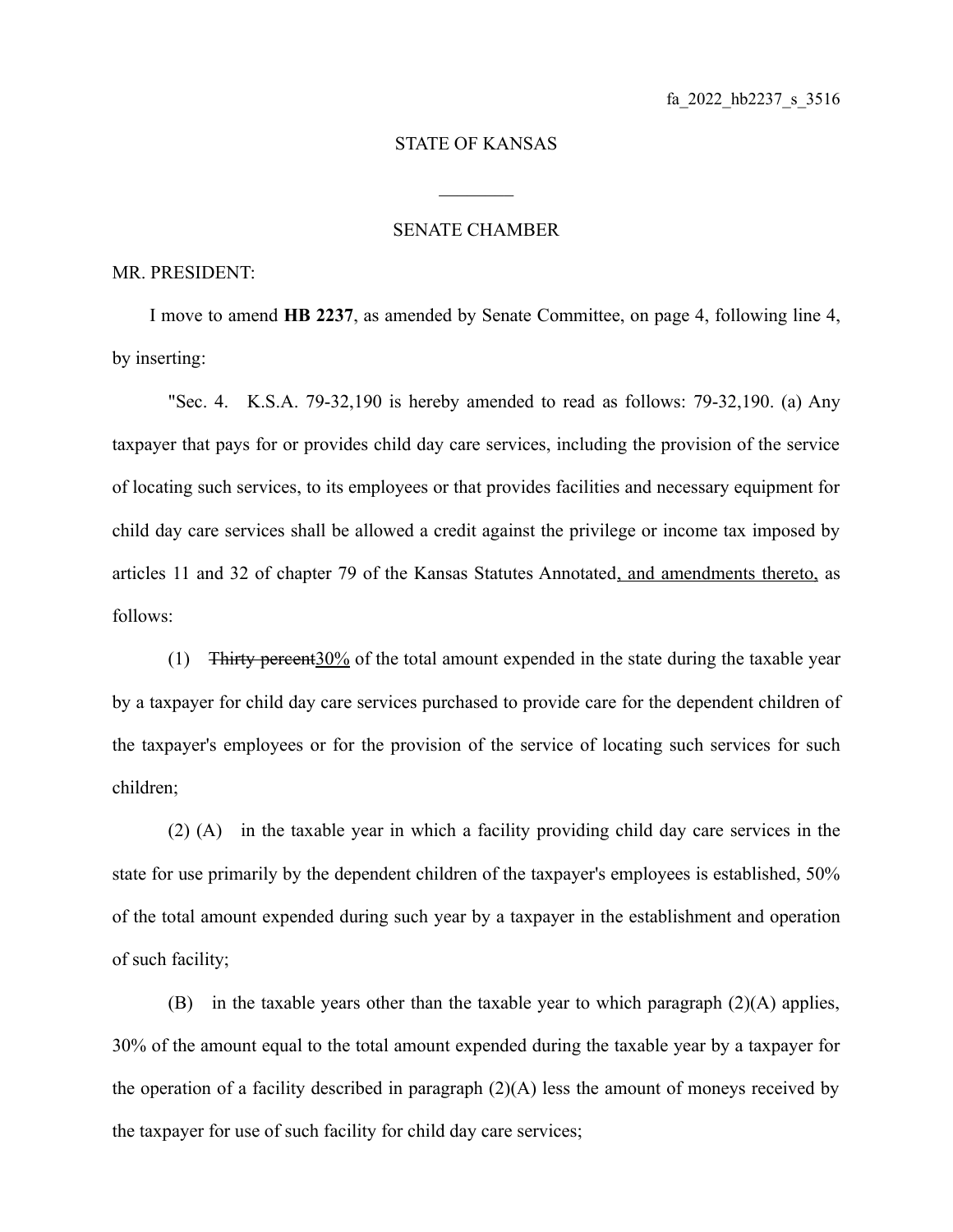(3) (A) in the taxable year in which a facility providing child day care services in the state for use primarily by the dependent children of the taxpayers' employees is established in conjunction with one or more other taxpayers, 50% of the total amount expended during such year by a taxpayer in the establishment and operation of such facility;

(B) in the taxable years other than the taxable year to which paragraph (3)(A) applies, 30% of the amount equal to the total amount expended during the taxable year by a taxpayer for the operation of a facility described in paragraph  $(3)(A)$  less the amount of moneys received by the taxpayer for use of such facility for child day care services; and

(4) for all taxable years commencing after December 31, 2020, 50% of the amount equal to the total amount expended during the taxable year by a taxpayer as payments to an organization providing access to available child day care services for the taxpayer's employees.

(b) No credit shall be allowed under this section unless the child day care facility or provider is licensed or registered pursuant to Kansas law.

(c) The credit allowed by paragraphs  $(1)$ ,  $(2)(B)$  and  $(3)(B)$  of subsection  $(a)(1)$ ,  $(2)(B)$ and (3)(B) shall not exceed \$30,000 for any taxpayer during any taxable year. The credit allowed by paragraphs  $(2)(A)$  and  $(3)(A)$  of subsection (a)(2)(A), (3)(A) and (4) shall not exceed \$45,000 for any taxpayer during any taxable year. The amount of the credit which exceeds the tax liability for a taxable year shall be refunded to the taxpayer. If the taxpayer is a corporation having an election in effect under subchapter S of the federal internal revenue code or a partnership, the credit provided by this section shall be claimed by the shareholders of such corporation or the partners of such partnership in the same manner as such shareholders or partners account for their proportionate shares of the income or loss of the corporation or partnership.

(d) The aggregate amount of credits claimed under this act for any fiscal year shall not exceed \$3,000,000.